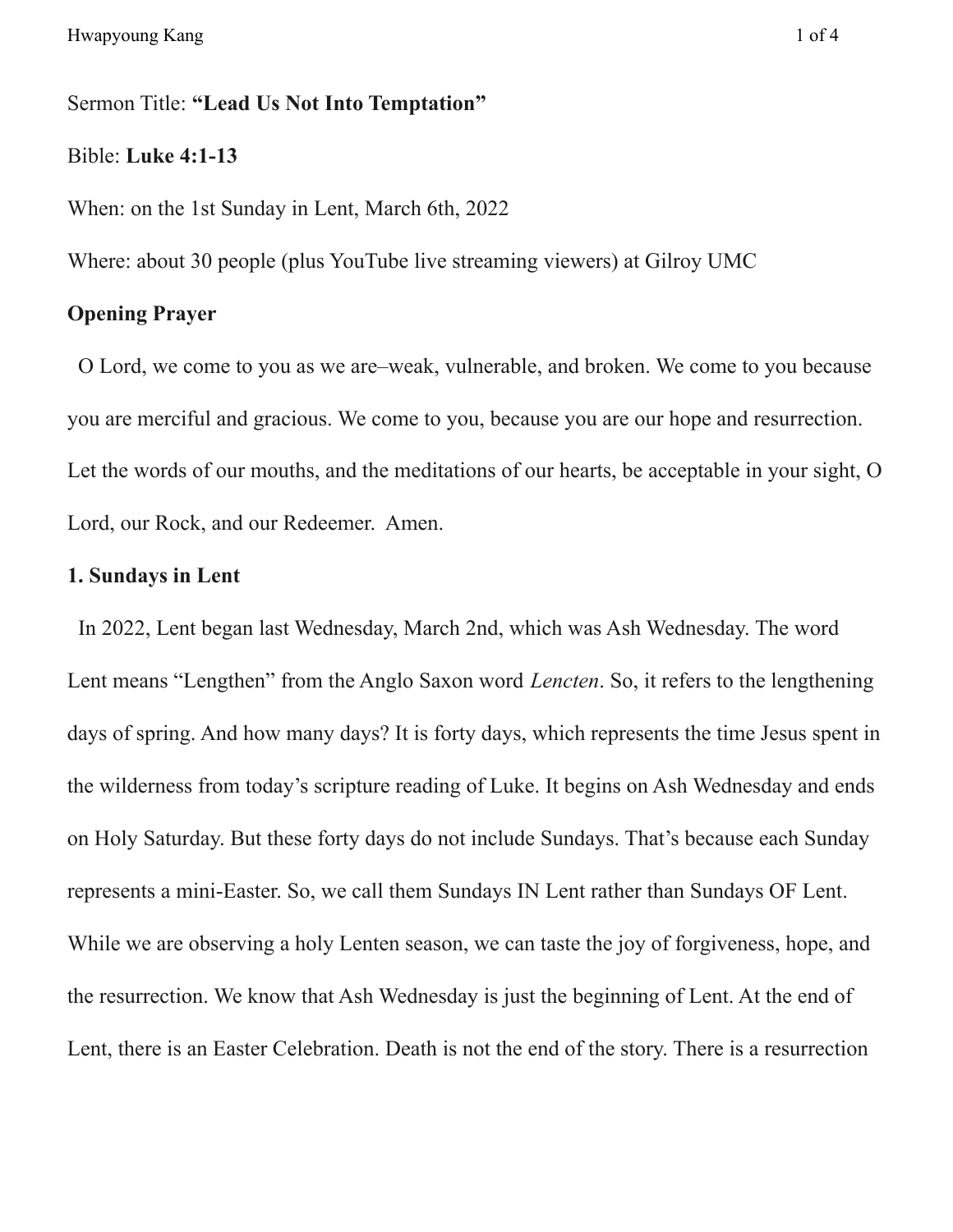not only of Jesus Christ, but also of ourselves. So, we can be hopeful and joyful, and sing Alleluia, even during Sundays in Lent.

## **2. The Temptation of Jesus**

Today's scripture reading of Luke is about three temptations directed at Jesus. Jesus was tempted, because Jesus possessed certain abilities. Jesus had the power to make stone become bread. But Jesus did not. Jesus knew that bread was needed for life, but Jesus also knew that bread was not everything. Jesus had the freedom to choose the whole world, rather than God. Jesus chose to worship God only. What Jesus needed was not the world but the Lord. Jesus had the love of God, so Jesus could test God's love. To Jesus, there was no need for it, because Jesus knew that God's love was surely there, even when Jesus could not feel and experience it. What do you have? What temptations have you met before?

## **3. By Self-examination and Repentance**

Many times when we have access to things like power, freedom, and love, we can be tempted. Last Tuesday, I needed to see a doctor, because I found I had some hair loss. I assume that it was because of the stress from my messages. As you might remember, in February, I shared the messages about an elephant in the room, which used to be a null curriculum. I needed to be brave, and I needed to be ready for any feedback, positive or negative. And I assume that it was well-delivered and well-accepted, right? But why did I have some hair loss? On Ash Wednesday, I was thinking of this deeply. And I found that I needed to confess my wrong motivation. I thought that my message was for God's Kingdom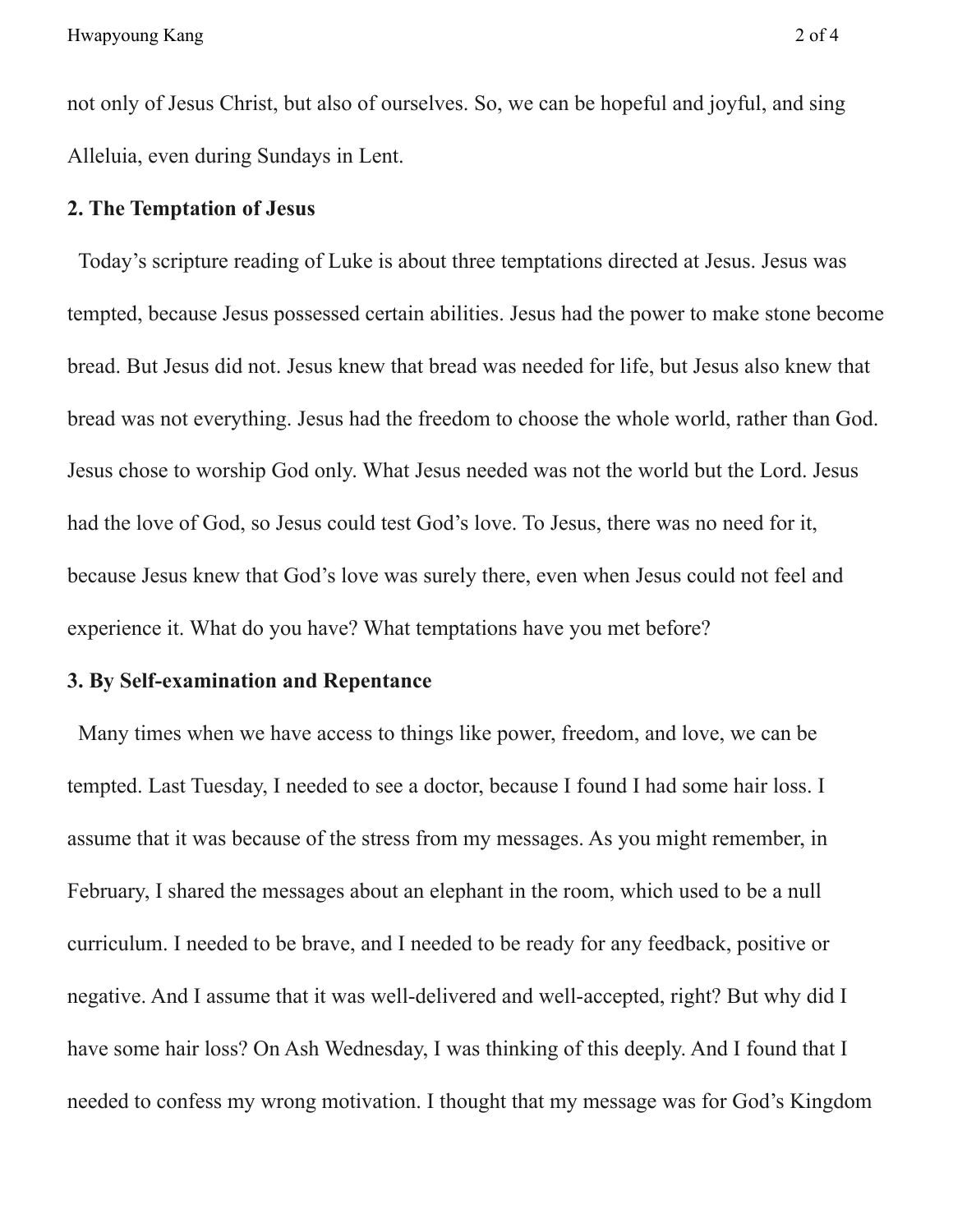and God's glory. I thought that my message was for our congregation to make disciples, who have open minds and open hearts. But what I dug out is myself, who wanted to be a prophetic preacher and to be loved by all. What I most cared for was not God's glory, our congregation's spiritual growth, but myself, my pride, and my arrogance. I did not preach because I wanted to be loved by all. I did preach, because I wanted to be loved as a prophetic preacher. Because of these things, I think that my hair was lost. I cried a lot, because I thought that I was here to serve you, not to be served by you. I am so sorry to God and our congregation. Of course, I need your honest feedback, and I prefer your positive and productive feedback. But I need to remember that it is not all about my messages. God's kingdom, and to make disciples of Jesus Christ, who have God's love and grace, our spiritual practice and discipline should be my goal. And I hope and pray that it becomes what I want beyond what I should.

Because I had the power of the pulpit, I was tempted. What do you have? What temptation have you met?

# **4. Jesus' Victory and Our Victory**

We are invited to observe a holy Lent, by self-examination and repentance, by prayer, fasting, and self-denial, and by reading and meditating on God's Holy Word. I hope that we remember we are just dust. We are weak, vulnerable, and broken. But at the end of this Lent, there is Jesus' victory, like today's victory. There is hope and resurrection. That's because God is with us, even though we are broken, and because we are broken. God will give us not